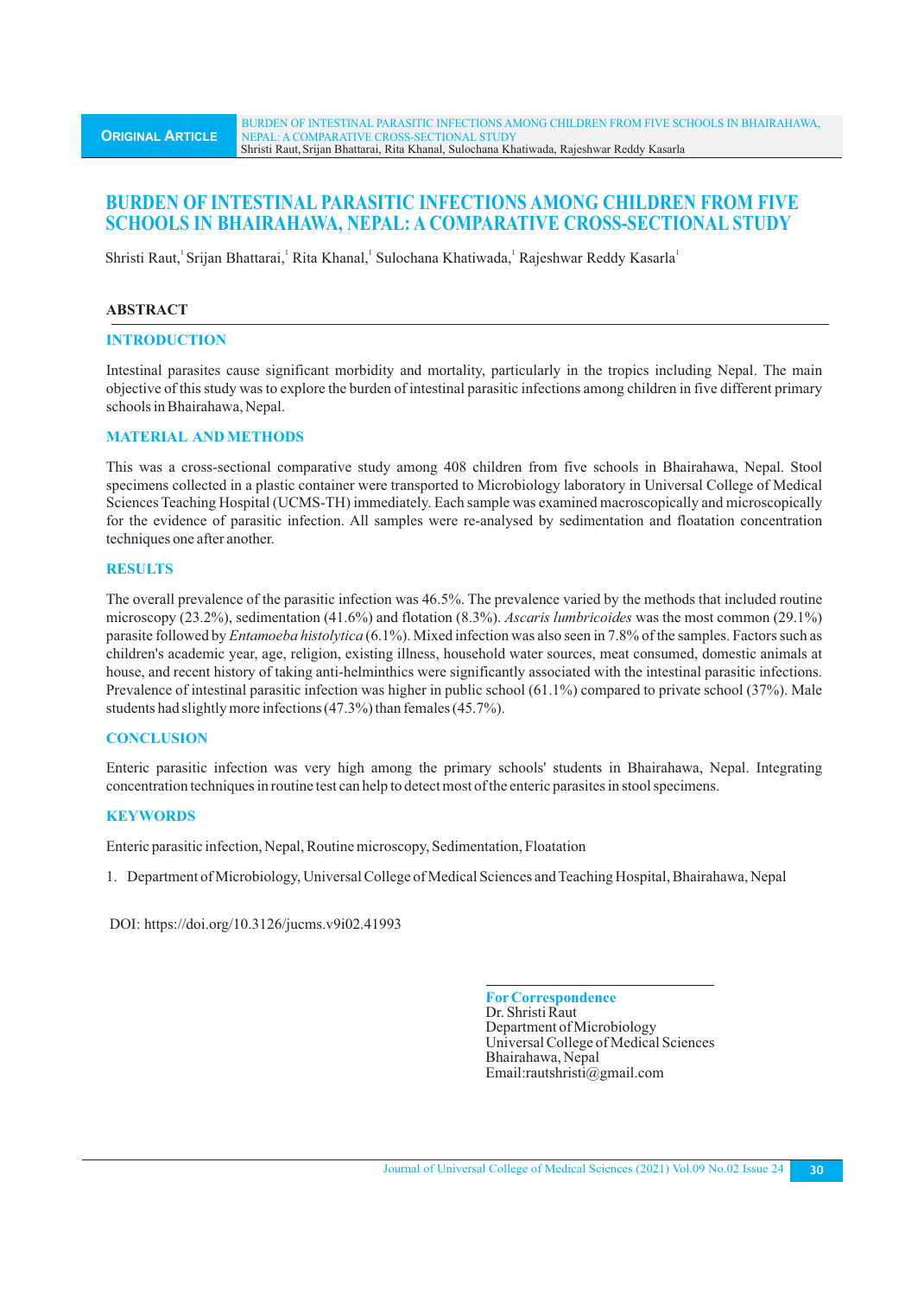BURDEN OF INTESTINAL PARASITIC INFECTIONS AMONG CHILDREN FROM FIVE SCHOOLS IN BHAIRAHAWA, NEPAL: A COMPARATIVE CROSS-SECTIONAL STUDY Shristi Raut,Srijan Bhattarai, Rita Khanal, Sulochana Khatiwada, Rajeshwar Reddy Kasarla

### **INTRODUCTION**

Intestinal parasitic infections (IPIs) are endemic worldwide and have been described as the major cause of illness and diseases in human beings.<sup>1</sup> Currently, more than 1.5 billion people that is 24% of the whole world's population are infected by soil transmitted helminths (STH). Maximum infections are observed in sub-Saharan Africa, the Americas, China and East Asia.<sup>2</sup> Globally, more than five billion people are ill from IPIs. In Asia alone, over one million people have IPI. $3,4$  Nepal is one of the endemic countries for IPIs. Intestinal protozoan and helminthic infection rank the third and the fourth common intestinal infection respectively in Nepal.<sup>6</sup>

IPIs are caused by protozoans such as *Giardia intestinalis, Entamoeba histolytica, Cryptosporidium* spp*, Microsporidia,* and *Cyclospora cayetanenesis,Blastocystis* spp*,* and helminthes such as *Ascaris lumbricoides, Ancylostoma duodenale, Necatar americanus, Hymenolepis nana, Taenia*  7 spp*,* and*Trichuris trichiura*. WHO estimates that one in every four persons hosts parasitic worms.<sup>8</sup> Ascaris lumbricoides (20%), *Ancylostoma duodenale* (18%), *Trichuris trichiura* (10%) and *Entamoeba histolytica* (10%) are the most common intestinal parasitic infestations reported globally.<sup>9</sup> Current estimates suggest that *Ascaris lumbricoides* can infest more than one billion and *Trichuris trichiura* and *Ancylostoma*  <sup>9</sup>*duodenale* can infest 795 and 740 million people in a year. Although more than one in third person in South East Asia take anti-helminthic drugs regularly; around 13% of deaths were reported to be due to parasitic infections.<sup>10</sup>

Lack of access to clean drinking water, sanitation, hygiene, poverty, illiteracy, and environmental conditions conduce to a high burden of enteric parasitic infections in South and South East Asia.<sup>11</sup> Although a South/South East Asian population bears a high burden of the parasitic infections, they are often underreported due to their benign nature of infections.<sup>6</sup> Person with parasitic infection can remain asymptomatic for prolonged period. About 90% of infected individuals remain asymptomatic. $12$  Among those who are symptomatic, they present with vomiting, diarrhoea, fever, worms in the stool, cough, sputum, skin rash and abdominal discomforts. Patients may also manifest signs of growth retardation, pneumonia, hepatobiliary and pancreatic diseases and intestinal obstruction.<sup>13</sup> Although people of all age groups are susceptible to IPIs, primary school children are the most vulnerable group and are most frequently infected.<sup>1,14</sup>

#### *Burden of parasitic infections in children*

Globally and especially in low- and middle-income countries such as Nepal, enteric parasitic infections are responsible for causing significant morbidity and mortality among primary school children.<sup>15</sup> Studies in different parts of Nepal in the last decade found prevalence of enteric parasitic infections range from lowest 11% to highest 83.3%.  $6,10,14-25$ 

Direct stool smear examination offers many advantages over diagnostic methods for detecting intestinal parasites. If performed correctly, these phenotypic methods are sensitive, simple and economical. Advantages of concentration methods are that it will recover most ova, cysts and larvae and retain their morphology.<sup>18</sup>

Lack of knowledge about parasitic infections and poor cleanliness and hygiene can make children vulnerable for intestinal parasites. Children who do not use soap for handwashing were at higher odds of IPIs than children who use soap [adjusted odds ratio (aOR) 1.81].<sup>14</sup> To tackle these chronic conditions among children in low- and middleincome countries, WHO has recommended an integral approach of proper sanitation, health education on hygiene and preventive chemotherapy. Although previous studies have explored the intestinal parasitic infections,  $14-25$  few studies have used three methods in combination to determine the intestinal parasites, particularly in Southwestern Nepal.

#### **MATERIAL AND METHODS**

#### **Setting**

This study was conducted among children attending public and private schools in Bhairahawa. Most of the schools in Bhairahawa do not have sufficient latrine facilities and safe drinking water. While Nepal is progressing rapidly towards achieving open defecation free status including Bhairahawa, the water, sanitation and hygiene are poor.

#### **Participants**

A comparative cross-sectional study was conducted among primary school children of public and private schools of Bhairahawa from March 2019 to September 2019. A total of 408 stool samples were collected. Primary school children below age of 14 years with or without abdominal symptoms were included in the study.

#### **Data collection**

Students in the class were given a brief explanation about intestinal parasitic infections and the benefits of stool examination. Based on the consent forms, for sample collection dry and leak-proof containers which were devoid of antiseptics and disinfectants were provided and were advised to collect about a large teaspoon amount of faeces or 10 ml in case of liquid stool. All the containers were labelled with the children's school identification number. During the distribution of containers, a semi-structured questionnaire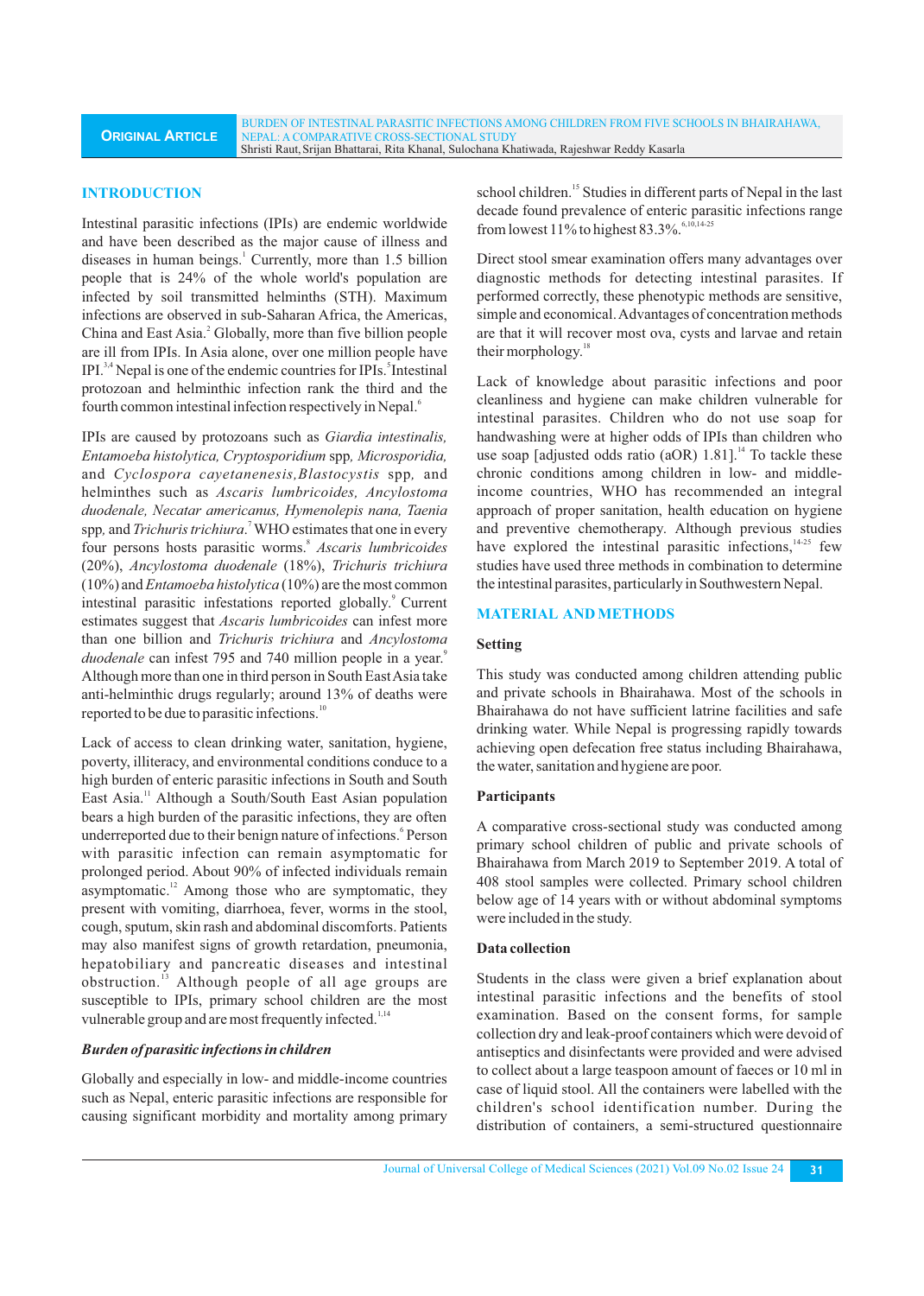#### **ORIGINAL ARTICLE** BURDEN OF INTESTINAL PARASITIC INFECTIONS AMONG CHILDREN FROM FIVE SCHOOLS IN BHAIRAHAWA, NEPAL: A COMPARATIVE CROSS-SECTIONAL STUDY Shristi Raut,Srijan Bhattarai, Rita Khanal, Sulochana Khatiwada, Rajeshwar Reddy Kasarla

recorded brief socio-demographic characteristics of the participants. Participants were advised not to mix stool with urine or water. Stool specimens were collected within the first hour of the school and were transported to Microbiology laboratory at UCMSTH immediately.

### **Sample's processing**

Samples were examined for stool parasites macroscopically and microscopically. Both saline mount preparation and iodine mount preparation were examined under high power for routine microscopical examination to observe cyst, egg or larva in the stool. Both negative and positive samples were subjected to concentration techniques. Floatation technique was performed with the help of 33% of Zinc Sulphate solution whereas sedimentation technique was performed by formal ether concentration method.

#### **Data analysis**

Data from the Excel sheet were exported to IBM SPSS Statistics for Windows, Version 24.0, Armonk, NY: IBM Corp. Descriptive and inferential analysis were conducted to respond the research question. Significant association between independent and outcome variables were assessed by Chi-squared test with  $p$  value <0.05.

### **Ethical approval & consent to participate**

Ethical approval was taken from Institutional Ethical Review Board of UCMSTH.

Ethical approval was taken from Institutional Ethical Review Board of UCMSTH. Case record forms for each participant was encoded to ensure the adequate anonymization and confidentiality. A written signed informed consent was obtained from each participant.

# **RESULTS**

#### *Detection of parasites by various methods*

Out of 408 stool samples collected from students of different primary schools including public and private schools, 190 samples were found positive for parasites (95 were positive by routine microscopy, 34 by floatation and 170 samples were positive by sedimentation technique). Total 218 samples were found negative. The prevalence rate was 23.2% (95/408) by routine microscopy which increased to 46.5% (190/408) by concentration methods. *Ascaris lumbricoides* was the most prevalent parasite (29.1%) followed by cyst of *Entamoeba histolytica* (6.1%) and *Giardia lamblia* (6.1%) (Figure 1 and Table 1).



**Figure 1. Prevalence of parasites using routine, sedimen tation, floatation and combination of all methods** 

**Table 1. Frequency of parasites detected by three methods combined (routine, sedimentation and floatation)**

| <b>Parasites</b>                | Routine                        | <b>Sedimentation</b> | <b>Floatation</b>              | Combined                |
|---------------------------------|--------------------------------|----------------------|--------------------------------|-------------------------|
| (Ova/cyst)                      | <b>Number</b><br>$\frac{0}{0}$ | Number<br>(%)        | <b>Number</b><br>$\frac{0}{0}$ | Number<br>$\frac{0}{0}$ |
| Egg of Ascaris lumbricoides     | 48(11.8)                       | 108(26.5)            | 25(6.1)                        | 119(29.1)               |
| Cyst of Entamoeba histolytica   | 21(5.1)                        | 25(6.1)              | 0(0)                           | 25(6.1)                 |
| Cyst of Giardia lamblia         | 17(4.1)                        | 25(6.1)              | 0(0)                           | 25(6.1)                 |
| Egg of Taenia species           | 5(1.2)                         | 12(2.9)              | 0(0)                           | 12(2.9)                 |
| Egg of <i>Hymenolopsis nana</i> | 4(0.9)                         | 0(0)                 | 9(2.2)                         | (2.2)                   |
| Mixed                           | 10(2.5)                        | 23(5.6)              | 0(0)                           | 32(7.8)                 |
| Not detected                    | 313 (76.7)                     | 238(58.3)            | 374 (91.7)                     | 218 (53.4)              |
| Total                           | 408 (100)                      | 408 (100)            | 408 (100)                      | 408 (100)               |





*Socio-demographic characteristics and enteric parasitic infection*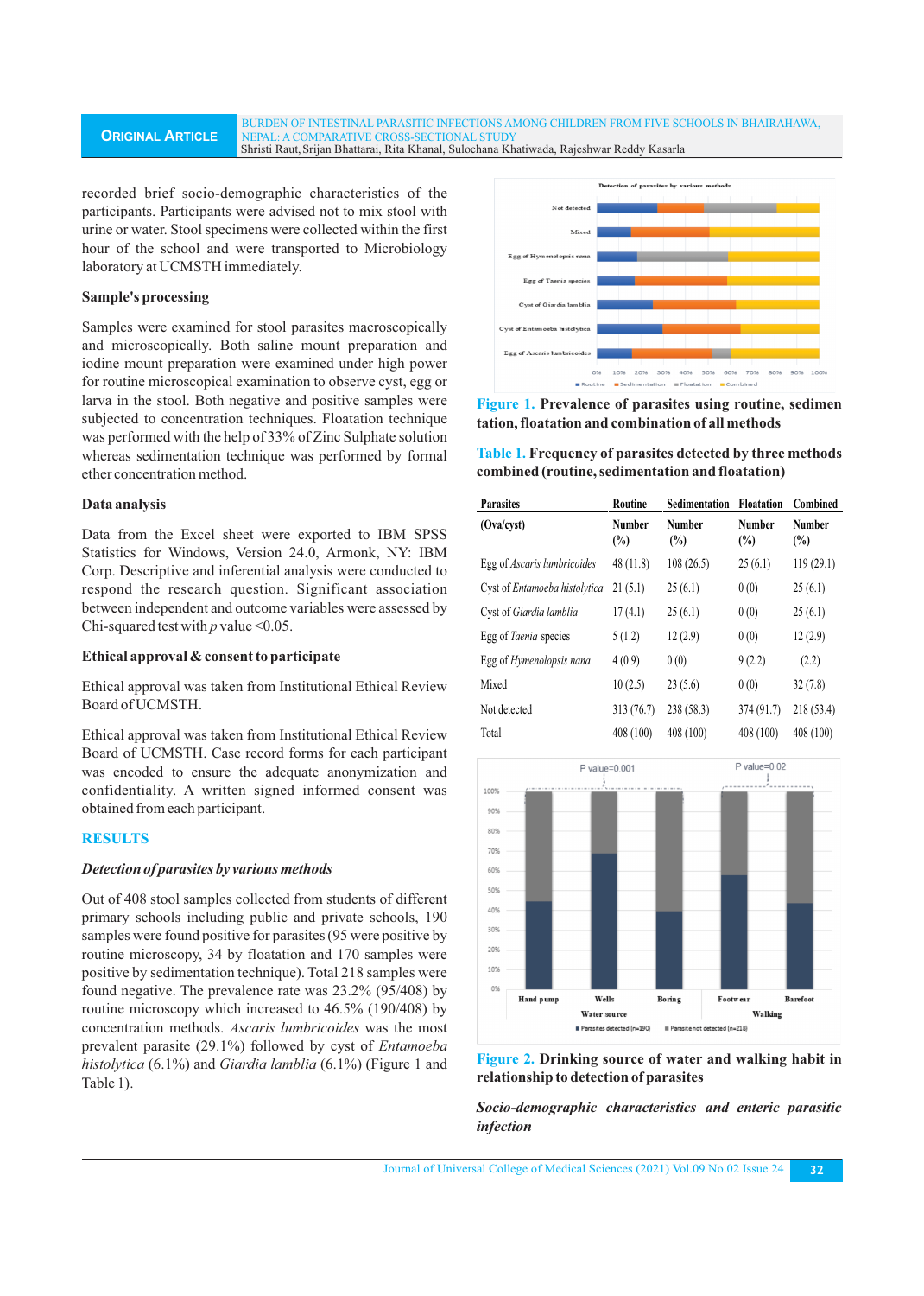Higher positivity rate was seen in class 1 (61.5%; 40/65) followed by class 2 (59.1%; 39/66). Occurrence of parasitic infection was highest (52.1%; 98/188) among the younger age  $group (<9)$  years of age).

Rate of the prevalence of the parasitic infection was associated with the specific age group (<9years) (*p*-value=0.101). Parasitic infection was detected slightly higher in male students (47.3%) than female students (45.7%). The prevalence of infection was highest among the children with BMI 13 to 15 (52.9%). (Table 2)

**Table 2. Socio-demographic characteristics and enteric parasitic infestation (n=408)**

| <b>Characteristics</b>                                                  | <b>Parasites detected</b><br>(n=190) | Parasite not detected<br>$(n=218)$ | p-value |
|-------------------------------------------------------------------------|--------------------------------------|------------------------------------|---------|
|                                                                         | Number (%)                           | Number (%)                         |         |
| <b>Class</b>                                                            |                                      |                                    |         |
| Class 1                                                                 | 40(61.5%)                            | 25(38.4%)                          | 0.001   |
| Class <sub>2</sub>                                                      | 39(59.1%)                            | 27(40.9%)                          |         |
| Class 3                                                                 | 34(47.2%)                            | 38(52.8%)                          |         |
| Class 4                                                                 | 24(47.1%)                            | 27(52.9%)                          |         |
| Class 5                                                                 | 53(34.4%)                            | 101(65.6%)                         |         |
| Age                                                                     |                                      |                                    |         |
| <9 years                                                                | 98(52.1%)                            | 90(47.9%)                          | 0.101   |
| $10-11$ years                                                           | 71(42.8%)                            | 95(57.2%)                          |         |
| >11 years                                                               | 21(38.9%)                            | 33(61.1%)                          |         |
| Sex                                                                     |                                      |                                    |         |
| Male                                                                    | 105(47.3%)                           | 117(52.7%)                         | 0.276   |
| Female                                                                  | 85(45.7%)                            | 101(54.3%)                         |         |
| <b>BMI</b>                                                              |                                      |                                    |         |
| 12 and below                                                            | 22(44.9%)                            | 27(55.1%)                          | 0.101   |
| $13 - 15$                                                               | 112(52.9%)                           | 101(47.1%)                         |         |
| 16-18                                                                   | 45(40.2%)                            | 67(59.8%)                          |         |
| 19-21                                                                   | 8(32%)                               | 17(68%)                            |         |
| Above 21                                                                | 3(33.3%)                             | 6(66.6%)                           |         |
| <b>Family size</b>                                                      |                                      |                                    |         |
| <five< td=""><td>36(35.6%)</td><td>65(64.4%)</td><td>0.021</td></five<> | 36(35.6%)                            | 65(64.4%)                          | 0.021   |
| Five-Eight                                                              | 107(48.2%)                           | 115(51.8%)                         |         |
| >Eight                                                                  | 47(55.3%)                            | 38(44.7%)                          |         |
| Religion                                                                |                                      |                                    |         |
| Hindu                                                                   | 152(44.6%)                           | 189(55.4%)                         | 0.323   |
| <b>Buddhist</b>                                                         | 11(57.9%)                            | 8(42.1%)                           |         |
| Christian                                                               | 5(62.5%)                             | 3(37.5%)                           |         |
| Muslim                                                                  | 22(55%)                              | 18(45%)                            |         |
| <b>Ethnicity</b>                                                        |                                      |                                    |         |
| <b>Brahmin</b>                                                          | 48(44.0%)                            | 61(56%)                            | 0.857   |
| Janajati                                                                | 19(44.2%)                            | 24(55.8%)                          |         |
| Chhetri                                                                 | 38(50%)                              | 38(50%)                            |         |
| Others                                                                  | 85(47.2%)                            | 95(52.8%)                          |         |

#### *Hygiene related factors with enteric parasitic infestation*

Enteric parasitic infection was higher (62.9%; 51/81) among the children who had gastrointestinal upset within a week before collection of the stool sample (*p*-value=0.001) (Table 3). The place where children defecate was not strongly associated with the rate of parasite infection in them though 83.3% (5/6) of children who defecated in open space were

infected by various parasite. Prevalence of parasites was higher (69%; 40/58) (*p*=0.001) among those whose source of drinking water was wells (Figure 2). Children who had the habit of drinking water directly from the source had higher (48.8%; 158/324) parasitic infection. Parasitic infection was equally common among children irrespective of their status of domestic animals rearing at home. Higher rate of prevalence was seen among those children who had loose (62.8%; 22/35) stool sample. Public school children (61.1%; 99/162) were more prone to enteric parasitic infection as compared to the private school children (37%; 91/246) (<0.001).

**Table 3. Hygiene related factors and enteric parasitic infections (n=408)**

| <b>Characteristics</b>        | <b>Parasites detected</b><br>$(n=190)$ | Parasite not detected<br>$(n=218)$ | $p$ -value |
|-------------------------------|----------------------------------------|------------------------------------|------------|
| <b>Gastrointestinal upset</b> |                                        |                                    |            |
| Yes                           | 51 (62.9%)                             | 30 (37.0%)                         | 0.001      |
| No                            | 139 (42.5%)                            | 188 (57.5%)                        |            |
| <b>Defecation</b>             |                                        |                                    |            |
| Toilet                        | 183 (46.1%)                            | 214 (53.9%)                        | 0.184      |
| River bank                    | $2(40\%)$                              | $3(60\%)$                          |            |
| Open place                    | $5(83.3\%)$                            | 1(16.7%)                           |            |
| <b>Water source</b>           |                                        |                                    |            |
| Hand pump                     | $100(44.6\%)$                          | 124 (55.4%)                        | 0.001      |
| Wells                         | 40 (69%)                               | 18 (31%)                           |            |
| Boring                        | 50 (39.7%)                             | 76 (60.3%)                         |            |
| <b>Drinking</b> water         |                                        |                                    |            |
| Direct                        | 158(48.8%)                             | 166 (51.2%)                        | 0.166      |
| Boiling                       | 7(46.7%)                               | 8 (53.3%                           |            |
| Filtration                    | 25(36.2%)                              | 44 (63.7%)                         |            |
| Veg/Non-veg                   |                                        |                                    |            |
| Veg                           | 32 (48.5%)                             | 34 (51.5%)                         | 0.733      |
| Non-veg                       | 158 (46.2%)                            | 184 (53.8%)                        |            |
| Domestic animal rearing       |                                        |                                    |            |
| Yes                           | 161 (46.5%)                            | 185 (53.5%)                        | 0.972      |
| No                            | 29 (46.8%)                             | 33 (53.2%)                         |            |
| Deworming                     |                                        |                                    |            |
| 3 months ago                  | 185 (47.5%)                            | 204 (52.4%)                        | 0.187      |
| 1 month ago                   | 4(25%)                                 | 12(75%)                            |            |
| last week                     | $1(33.3\%)$                            | $2(66.6\%)$                        |            |
| <b>Walking bare foot</b>      |                                        |                                    |            |
| Yes                           | 48 (57.8%)                             | 35 (42.2%)                         | 0.021      |
| No                            | 141 (43.7%)                            | 182 (56.3%)                        |            |
| Nail cut/week                 |                                        |                                    |            |
| Twice                         | 34 (43.0%)                             | 45 (57.0%)                         | 0.398      |
| once                          | 139 (46.5%)                            | 160 (53.5%)                        |            |
| once in two weeks             | $17(58.6\%)$                           | $12(41.4\%)$                       |            |
| No cut                        | $0(0\%)$                               | $1(100\%)$                         |            |
| <b>Consistency of stool</b>   |                                        |                                    |            |
| Formed                        | 54 (47%)                               | 61 (53%)                           | 0.115      |
| Semi-formed                   | 114 (44.2%)                            | 144 (55.8%)                        |            |
| Loose                         | 22 (62.8%)                             | 13 (37.2%)                         |            |
| School                        |                                        |                                    |            |
| Public                        | 99 (61.1%)                             | 63 (38.9%)                         | < 0.001    |
| Private                       | 91 (37%)                               | 155 (63%)                          |            |

#### **DISCUSSION**

#### *Overview*

The intestinal parasitic infection among the school children is one of the major global public health problems.<sup>3,14</sup> Protozoan such as *Entamoeba histolytica, Giardia lamblia* and helminthes such as *Ascaris lumbricoides*, *Taenia* spp*,*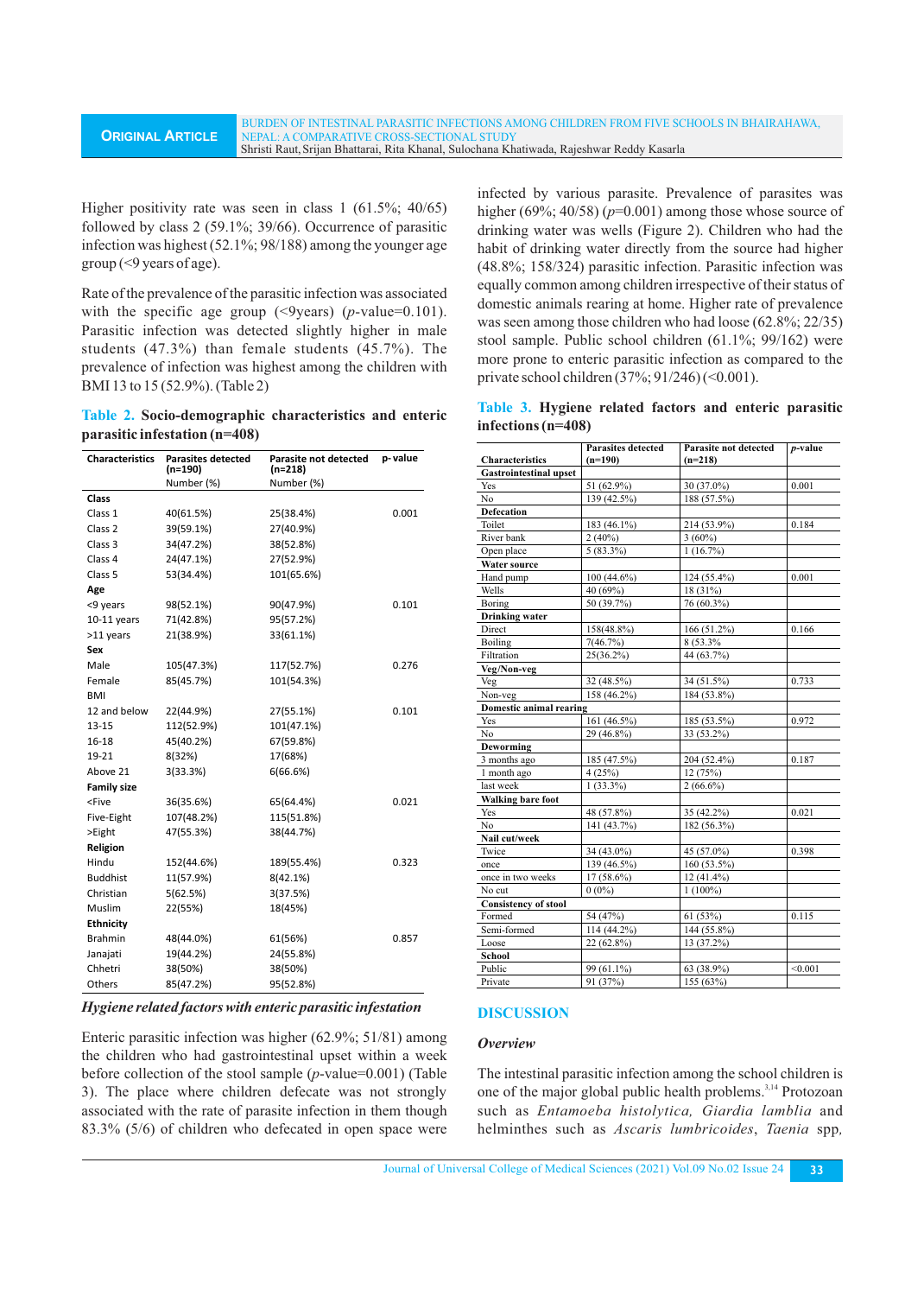*Ancylostoma dudonale* and *Hymenolepis nana* are the major parasites causing intestinal infections in Nepal.<sup>14</sup>

### *Detection of parasites by various methods*

The overall prevalence of parasitic infection was 46.4% which is higher than the same type of cross- sectional study conducted in the Kaski district in 2014<sup>23</sup> and Kathmandu in 2013.<sup>21</sup> The most common parasites detected in this research were *Ascaris lumbricoides* (29.1%*), Entamoeba histolytica* (6.1%), *G. lamblia* (6.1%), *Taenia* spp (2.9%) and *H. nana* (4.2%). Similar study carried out in Rupandehi District in 2016 found 60% of parasitic infection, $2$  which is slightly higher than our study. Since 2016, the District has changed drastically with regards to sanitation and sewage disposal. Economical and educational status has improved substantially which might be one of the reasons for declining parasitic infection in the district. *Ascaris lumbricoides* was the most common parasite detected which is 80% out of the positive cases<sup>22</sup> which is still the commonest parasite.

Surprisingly, there was no any egg of *Ancyclostoma duodenale* detected in our study. However, in Morang, 44.5% of the samples showed *Ancyclostoma duodenale*.<sup>24</sup> People in Morang district rely on the subsistence farming for livelihood, and children generally accompany barefoot with their parents to the field which might be one of the reasons for high incidence of hookworm infection.<sup>25</sup>

# *Socio-demographic characteristics and enteric parasitic infection*

In Birgunj, the prevalence of the parasitic infection was found highest among the children of  $\leq$ 5 years<sup>17</sup> which is consistent with our study. Rate of prevalence of the enteric parasitic infection was slightly higher among the male students. Astudy from Kathmandu valley in 2018 showed higher prevalence among the female students (70.8%).<sup>6</sup>

Prevalence of the enteric parasite was higher among those children whose BMI ranges from 13 to 15 which is consistent with the past study conducted in Rupandehi. $^{22}$  Similarly, prevalence of the enteric parasitic infection was higher among the children who belonged to Chhetri ethnicity (50%). However, higher prevalence of enteric parasites among Dalit group was found in a previous study conducted in 2016.<sup>25</sup>

# *Hygiene related factors with enteric parasitic infestation*

This study showed that the rate of prevalence of parasitic infection was higher among the symptomatic children and is consistent with a study conducted in Kathmandu in 2018. However, another study conducted in Rupandehi district in 2016 showed that enteric parasitic infection was more common among the asymptomatic children.<sup>22</sup> The findings of this study reconfirms that the prevalence of enteric parasitic infection was high among the students who defecated in open spaces. The association between open defecation zones and enteric parasitic infections was found in Gujarat.<sup>11</sup> While government's efforts in expanding open defecation free zones are underway, regular screening and mass de-worming could be planned to ensure children are free from the enteric parasitic infections. Prevalence of the parasitic infection was higher among the children whose source of drinking water was wells (69%). A study conducted in Kathmandu showed higher prevalence among those who used direct tap water as the main source of drinking water  $(45.9\%)$ .<sup>22</sup> Prevalence of the intestinal parasitic infection was higher among those students who did not practice good hygiene such as not cutting nails once in two weeks (58.6%), which is consistent with the study done among primary school children in Kathmandu valley in  $2014 (62.81\%)$ <sup>25</sup>

# *Public school versus private school*

Another important finding of our study was that public school children (61.1%; 99/162) were more prone to enteric parasitic infection as compared to the private school children (40 %; 91/246). This finding is consistent with the finding from a study conducted in Kathmandu valley.<sup>6</sup> In Nepal, public schools mainly aim to provide primary education to children who come from socio-economically poor families. Children from the lower socio-economical class and attending public schools also lack adequate education about safe drinking water and are deprived from proper sanitation and hygiene and may have been the reasons for high parasitic infestation.

# **CONCLUSION**

Despite that de-worming is conducted frequently in schools, the rate of prevalence of the enteric parasitic infection is high among the students under 14 years of age. Public school children have slightly higher rate of enteric parasitic infection than private school children. Concentration techniques are essential for the detection of greater number of enteric parasites in stool specimens. The rate of detection of the parasites increased by two-fold after performing concentration techniques, both sedimentation and floatation methods.

### **CONFLICT OF INTEREST**

### None

# **ACKNOWLEDGEMENTS**

We would like to express our gratitude to all the participating schools and children who provided their stool sample for this study.